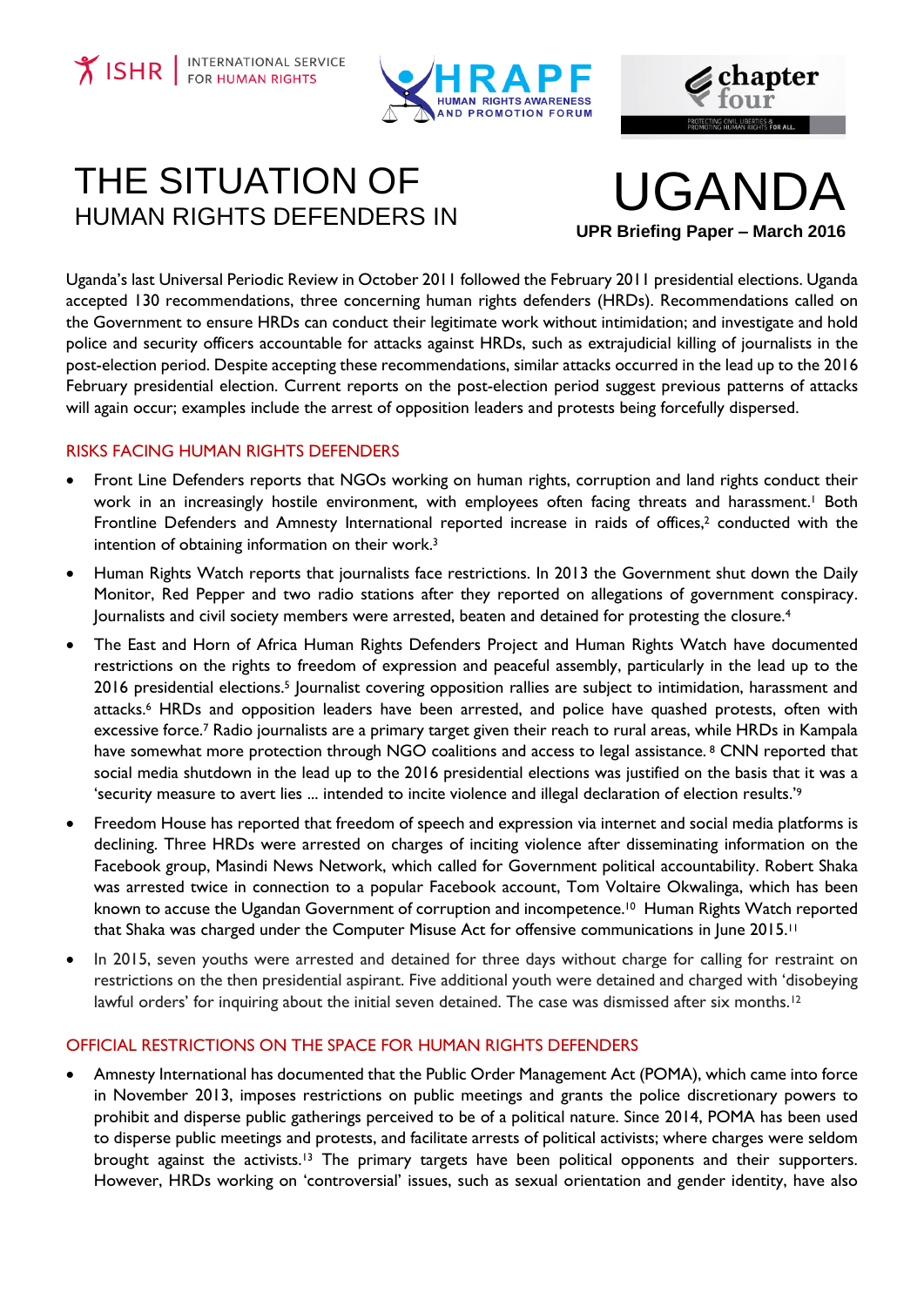been targeted through use of the Act.<sup>14</sup> Police continue to enforce the POMA despite the fact that the Act has been challenged in the constitutional court. The court is yet to make a decision.<sup>15</sup>

- Human Rights Watch has reported that the draconian Non-governmental Organisations Law (NGO Law), assented into national law on 30 January 2016,<sup>16</sup> enables the Government to discretionarily restrict the way NGOs operate, requiring them to register with an NGO Bureau and get periodic permits. It also provided broad powers to disband NGOs and limit the employment of foreigners.<sup>17</sup>
- Section 44 of the NGO Law bars NGOs from engaging in activities 'prejudicial to the security and laws and interest of Uganda'. This broad, vague provision can result in HRDs working for groups regarded as illegal, such as sex workers and LGBTI persons, being restricted. For example, the Government previously suspended an NGO working on sexual rights, accusing them of promoting homosexuality and engaging in political activism.<sup>18</sup>
- Section 44 also restricts NGOs from working in regional districts without approval from the district's Monitoring Committee and entering a memorandum of understanding (MOU) with local governments where they operate. This may limit scrutiny of the Government by NGOs who fear their MOUs will not be renewed. 19
- Freedom House has reported that regulation 13 of the 2009 NGO Registration Regulations restricts the capacity of NGOs to engage with communities and respond when needed. It requires NGOs to inform local authorities seven days in advance of contacting community members. It also prohibits NGOs from acting in a manner that would be 'prejudicial to the national interest of Uganda,'<sup>20</sup> providing ample subjective scope for authorities to curtail the legitimate work of NGOs to assist communities.
- The Anti-Terrorism (Amendment) Bill of 2015 contains provisions that may restrict the funding of HRDs.<sup>21</sup>
- The 2014 Anti-Pornography Act bans various forms of expression and cultures considered immoral in some Ugandan communities, in contravention of international human rights law.<sup>22</sup>
- According to the Uganda Human Rights Commission, which has a specific Human Rights Defenders Desk, the lack of a specific law to protect defenders is a key impediment to their effective protection or a safe and enabling environment for their work. According to the Commission, the 'key obstacle to the effective protection of HRDs…is the lack of a law to specifically protect HRDs which limits the ability of the desk and other human rights defenders to effectively address some of the situations that relate to violations of their rights.'<sup>23</sup>

### INTIMIDATION AND REPRISALS FOR ACCESSING INTERNATIONAL AND REGIONAL MECHANISMS

- In 2014, the Ugandan Government delegation threatened Ugandan LGBTI activists after they presented a report on abuses of the rights of LGBTI persons at the 55<sup>th</sup> Session of the African Commission on Human and Peoples' Rights. Although the statement was delivered through the Botswana Centre for Human Rights, the Ugandan activists were accused of making false accusations towards the country, despite the accuracy of the claims.
- Human Rights and Awareness and Promotion Forum reports that Ugandan Government representatives have advised that it should stop going to international meetings to 'tell lies about Uganda' simply because they 'are looking for money to promote homosexuality'.<sup>24</sup>

### HUMAN RIGHTS DEFENDERS FACING PARTICULAR RISKS

- The Anti-Homosexuality Act was passed in February 2014. While it was struck down in August that same year, the Guardian reported an increase in attacks against **lesbian, gay, bisexual, transgender and intersex (LGBTI) people** since February 2014,<sup>25</sup> including increased, arrests, evictions and discrimination in receiving health care.<sup>26</sup> During the five months the Act was in force, Sexual Minorities Uganda documented over 150 cases of violations against LGBTI persons, including arrests as well as physical violence and harassment.<sup>27</sup> During 2014, the Consortium on Documentation of Violations based on Sex Determination, Gender Identity and Sexual Orientation documented 89 violations against LGBTI persons; with 47 perpetrated by State actors.<sup>28</sup> The 2016 presidential election also brought fears that a similarly draconian bill would be proposed, as politicians have previously politicised anti-homosexuality campaigns in an effort to sway the electorate.<sup>29</sup>
- The Human Rights Centre Uganda and the Association for Women's Rights in Development (AWID) have documented risks faced by **women human rights defenders** (WHRDs). The Human Rights Centre Uganda has reported that WHRDs work in a hostile environment, often facing smear campaigns, physical violence, verbal abuse and death threats. <sup>30</sup> AWID has reported that WHRDs often suffer attacks and harassment with the alleged aim of injuring their reputation and legitimacy. An example includes the detention of members of a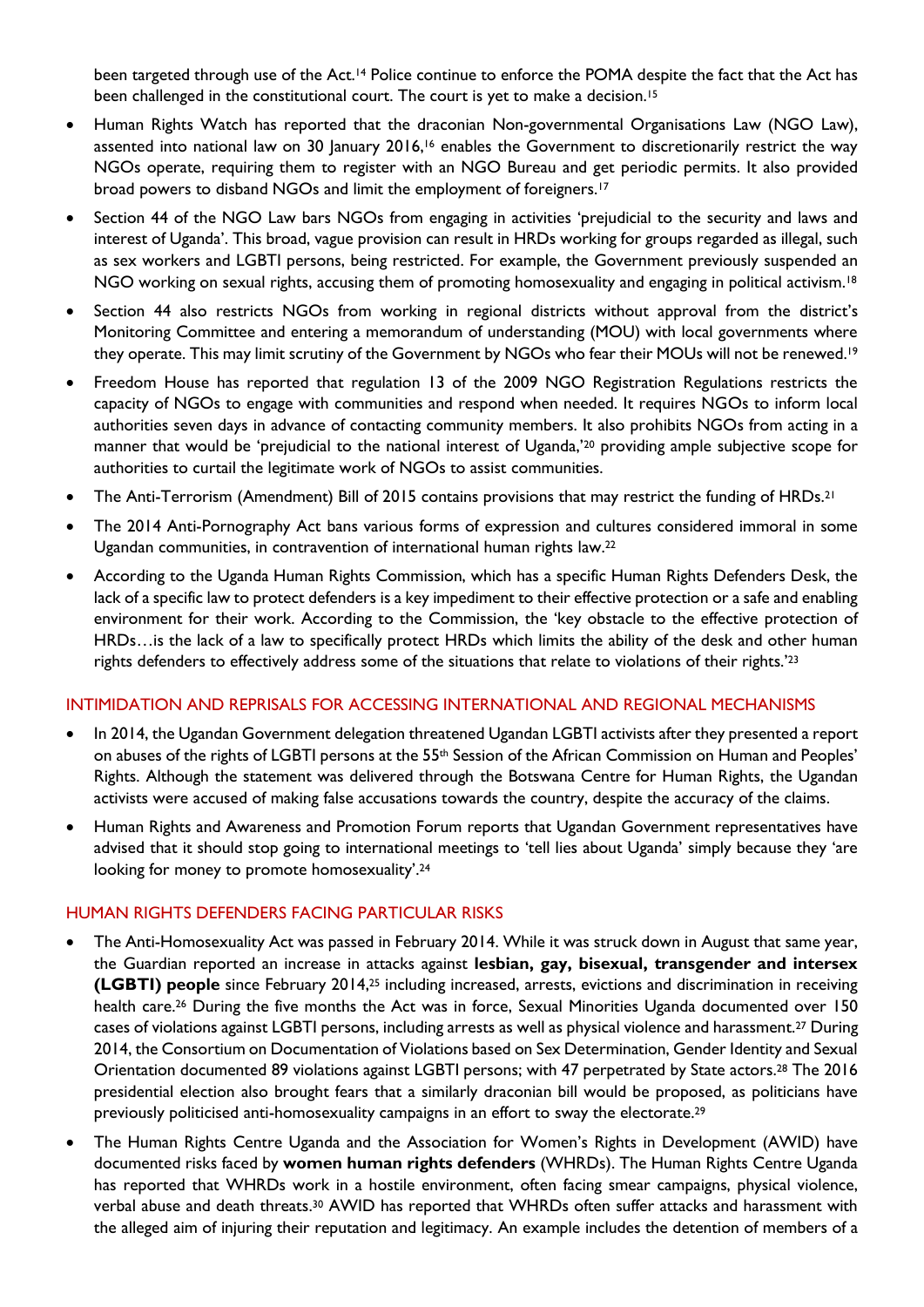civil society organisation which defend the rights of sex workers in Uganda for three days without charge. The charge 'living off the proceeds of prostitution' was subsequently dropped months later.<sup>31</sup>

- **Political rights activists** opposing the Government face significant risk.<sup>32</sup> A female political activist was arrested en route to a protest supporting opposition leader, Dr Kizza Besigye. She was stripped of her clothes and thrown into the back of a truck. In 2012 activist Ingrid Turinawa was assaulted by police during an arrest. Video footages show police squeezing her breasts during her arrest<sup>33</sup>. In these cases the Government accused the victims of 'bringing it on themselves'. Civil Rights Defenders has alleged that similar strategies have been used to intimidate women from becoming political activists.<sup>34</sup> Chapter Four documented nine poltical activists being disappeared leading up to the 2015 general election. While a number of those disappeared were found at Nagalama Police station and at Special Investigations Unit in Kireka, former security officer for independent candidate Amama Mbabazi remains missing. Chapter Four documented the arrest and detention of 72 political activists and media workers surrounding the 2016 general elections. In most cases no charges were laid<sup>35</sup>. A number of journalists were arrested and beaten for covering former presidential candidate Kizza Besigye.<sup>36</sup>
- Human Rights Watch has reported that NGOs working on **rights to land and resources** face particular threats and challenges. They are restricted from accessing oil extraction areas, threatened with arrest, and disbandment for promoting and protecting land rights. They also face difficulty in educating communities on their rights, as authorisation to hold a public meeting is required in advance from the Resident District Commissioner, the Ministry of Energy and the Inspector General of Police. 37

### THE RESPONSE OF THE STATE REGARDING THE PROTECTION OF HUMAN RIGHTS DEFENDERS

- In 2012, Uganda incorporated the United Nations Convention against Torture (CAT) into its domestic law by passing the Prohibition and Prevention of Torture Bill.<sup>38</sup> In its 2013 State report to the African Commission on Human and Peoples' Rights, the Government of Uganda agreed to incorporate provisions from the Optional Protocol to the CAT into domestic legislation and confirmed that steps are being taken to domesticate provisions of the Maputo Protocol.<sup>39</sup> ISHR urges the Government of Uganda to ensure that steps are taken to implement these positive undertakings.
- The Special Rapporteur on HRDs has sent a number of communications to the Ugandan Government. In December 2013, he expressed concern that POMA curtailed the rights to freedom of expression and assembly. No response was received to this communication.<sup>40</sup> In February 2014, he expressed concern that the Anti-Homosexuality Act could institutionalise discrimination against LGBTI persons and encourage further violence against them.<sup>41</sup> In April 2015 he sent a communication conveying concern about the vague language in the NGO Bill that could restrict the right to freedom of association and limit HRDs' work. No response was received to this communication. The Special Rapporteur also expressed this concern to the Minister for Internal Affairs and the National Board for NGOs.<sup>42</sup> In August 2015 he voiced concern about the arrest of Mr Justus Orishaba Bagamuhunda; he later welcomed information received from the State that charges were dropped in November 2015.<sup>43</sup> The Special Rapporteur has urged the Ugandan Government to cooperate fully with his mandate.<sup>44</sup>

### RECOMMENDATIONS TO THE GOVERNMENT OF UGANDA

- Protect and promote the rights of HRDs, including the right to freedom of assembly, association and expression - in particular refrain from all actions that silence and restrict the rights of all persons, including civil society activists and organisations who comment on public policy and laws.
- Combat impunity by ensuring the prompt, thorough and impartial investigation of all violations against HRDs, the prosecution of perpetrators, and access to effective remedies for victims.
- Refrain from criminalising the legitimate activities of HRDs and repeal all laws and policies which restrict their rights and activities, including the Public Order Management Act, the Uganda Communications Act (2013), the NGO Registration Act 2016, the Anti-Pornography Act and the Computer Misuse Act.
- Develop and enact specific laws and policies to recognise and protect the work of HRDs and which give full force and effect to the international Declaration on Human Rights Defenders at the national level.
- Provide a safe and enabling environment for meaningful civil society participation in the development and implementation of public policies, in particular that guarantee the free, prior and informed consultation of communities affected by economic and development projects.